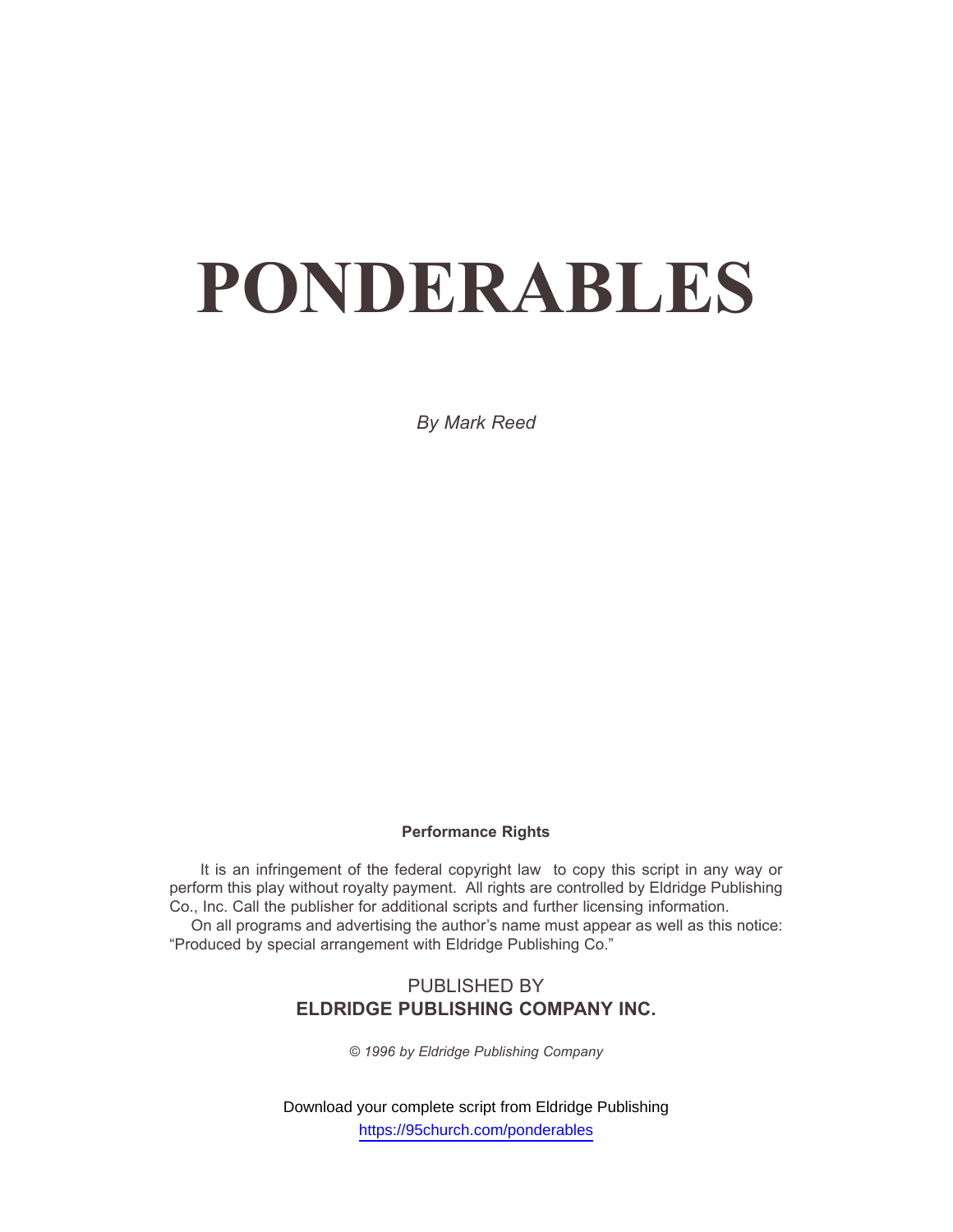### **PONDERABLES**

Parables come to modern life in PONDERABLES, a collection of seven skits for church teens. With a special blend of illumination and humor, each skit, both entertains and prompts discussion. Very easy to stage with minimal props. The cast size range from 2 to 7 players. They can be performed by either teens or adults.

Length: 4-10 minutes each.

#### **CONTENTS**

| CAN YOU HEAR IT?           | Listening to God's Word          |
|----------------------------|----------------------------------|
| (3 M, 1 F)                 | 2 Timothy 3:16-4:4               |
| <b>NAKED I WILL RETURN</b> | Entering God's Kingdom           |
| (2 M)                      | Job 1:21; Luke 9:57-62           |
| THE PIT                    | <b>Faith/Spiritual Blindness</b> |
| (3 M, 1 F, 3 Flex)         | Matthew 15:14                    |
| <b>SOILED AGAIN</b>        | Receiving God's Word             |
| (1 M, 6 Flex)              | Matthew 13:1-23                  |
| <b>SUMMONED</b>            | Witnessing/Judgment Day          |
| (3 M, 2 F, 1 Flex)         | Revelation 20:11-15              |
| <b>TAKE A LETTER</b>       | <b>Earthly Riches</b>            |
| (2 M)                      | Luke 12:15-21                    |
| TONGUE-TRIED               | Taming the Tongue                |

*(4 M, 1 F)* James 3:7-8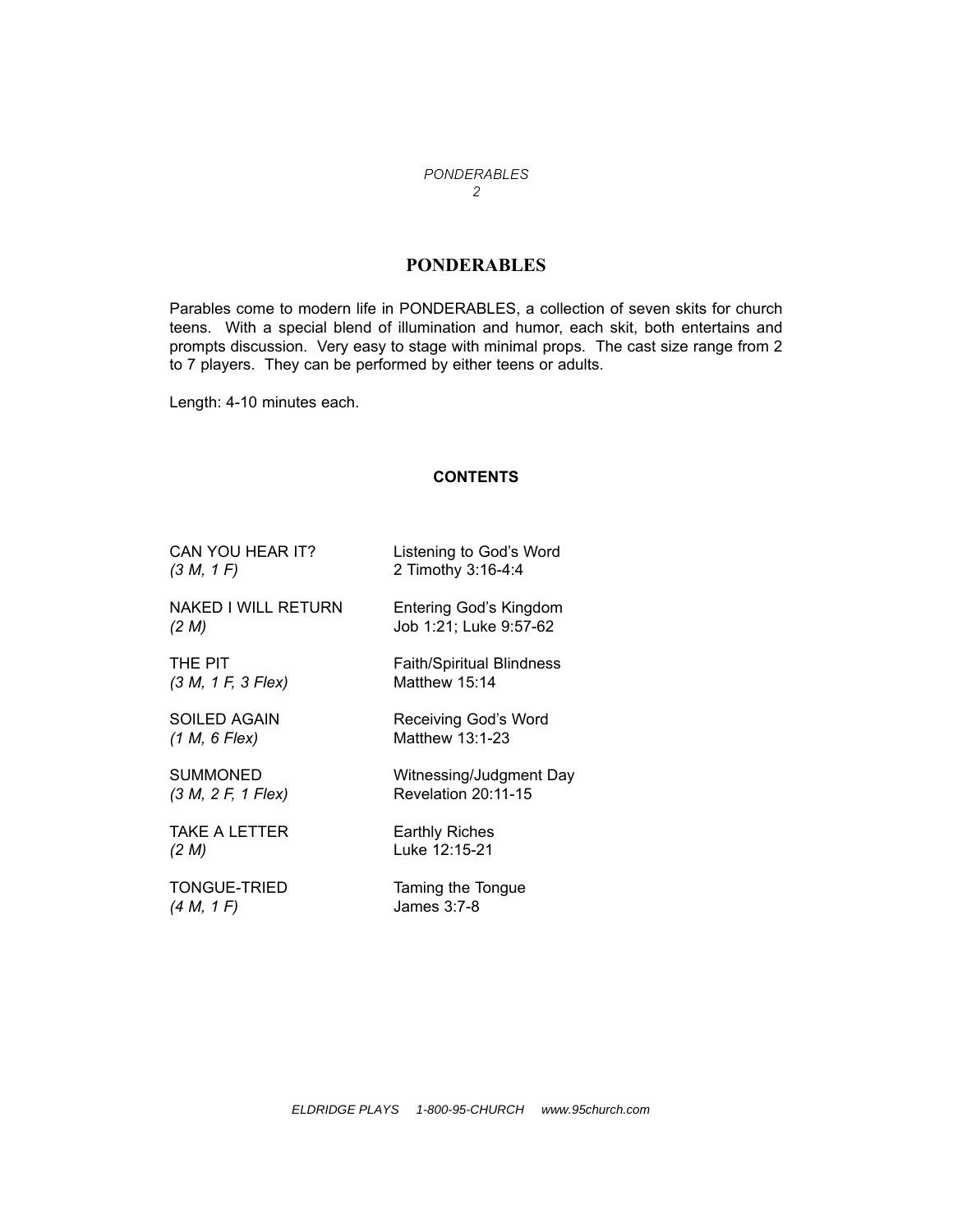#### **CAN YOU HEAR IT?**

TOPIC: Listening to Godís word. II Timothy 3:16-4:4

# **Cast of Characters**

*(3 M, 1 F)*

**H.B**.

A very confident edition of the Holy Bible. (male)

**TED**

A frustrated young man.

#### **JASON**

Ted's friend.

**S.A.S.Q.**

(SELFISH ANSWERS TO SELFISH QUESTIONS) Female book with no conscience.

#### **Costumes:**

H.B.'s costume—a poster board made to look like a book cover and labeled "H.B." or ìWord.î

S.A.S.Q.'s costume—a similar poster board with more color and sparkle, labeled  $S.A.S.Q.''$ 

**Setting: Ted's house.** 

*(AT RISE: H.B. sits UCS twiddling his thumbs, sighing, making bored noises. He perks as shouting is heard off SR.)*

TED: *(Off SR, shouting.)* Me? Youíre the one who wonít listen to reason. Youíre the one running away from your problems. Yeah, they're half my problems and half yours. *(Entering SR, carrying books)* Go ahead. Walk away. Just remember, Iím the one who stayed. Have a nice day. *(Throws books down. Mutters.)* Youíll be back. I hope. *(Paces a few steps, cooling off.)* Now what? *(Sits and buries HIS face in his hands.)*

H.B.: Ted? You need help, Ted?

- TED: *(Ignores H.B. Looks upward.)* I need help, God.
- H.B.: You're going to the right person. "Cast your cares on the Lord, for he cares for you."
- TED: *(Still praying without listening to H.B.)* Youíre the only one who can help me.
- H.B.: *(Proud)* That's right, Ted. "God is our refuge and strength, an ever present help  $in...$
- TED: *(Rises. Cuts HIM off. TED doesnít see or hear him.)* I feel so confused. I know I love Angela, but we're so different. I need you to teach me to understand her, to get along with her.
- H.B.: *(Steps around to HIS front.)* "Your word is a lamp unto my feet and a light..."
- TED: *(Turns and steps away.)* Why does everything have to happen at once? Argue with

Licensed for copies and performance to original purchaser only.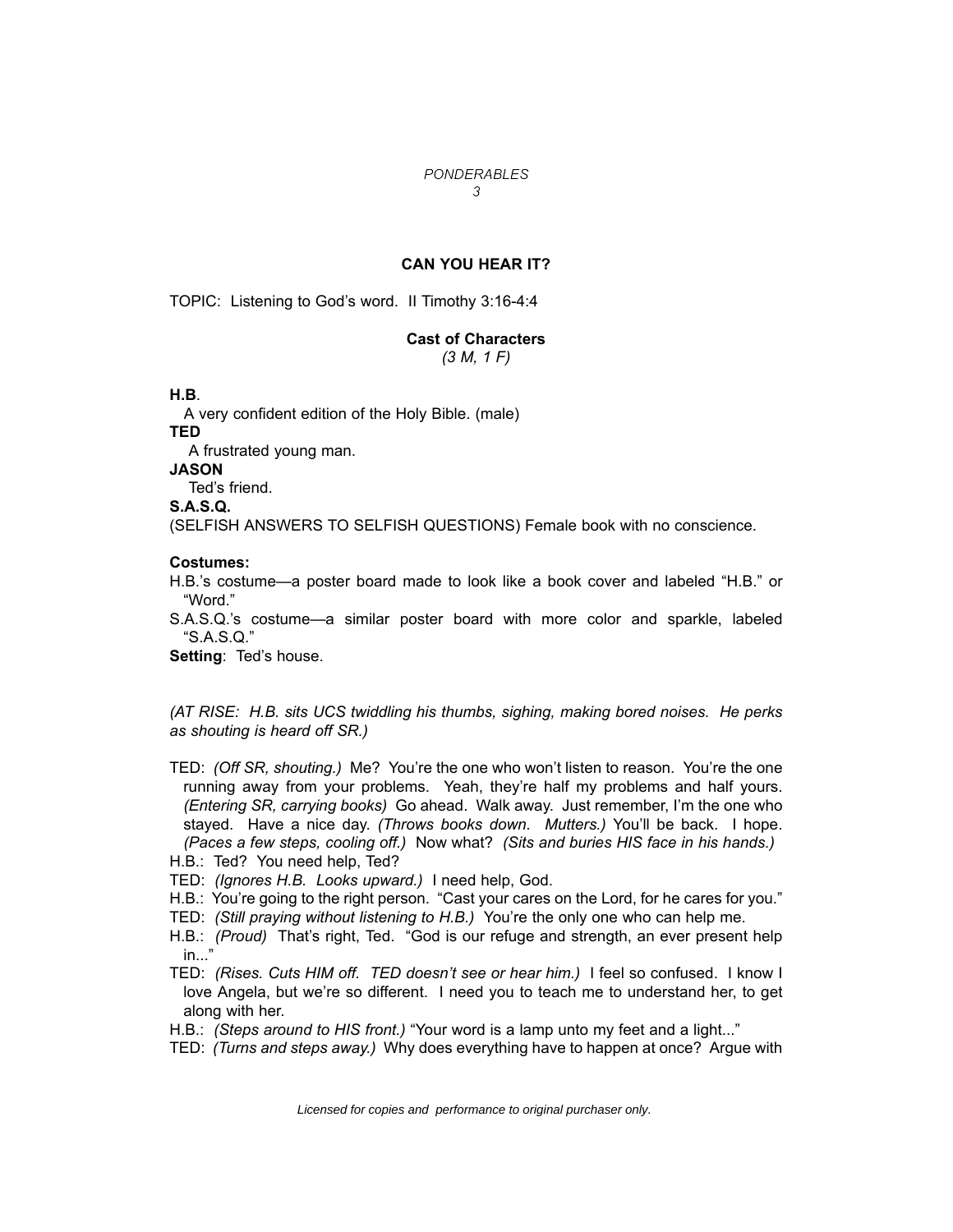Angela at school. Fight with Dad at home. Hate my step-mom. Fail geometry. What am I gonna do? *(Stops, looks up.)* Youíre the only one who understands.

H.B.: Well, Ted, you need some solid principles to answer those questions. I happen to have a few ...

- TED: God, I need some answers.
- H.B.: Like I said. You've come to the right place. If you'll just take a look at these verses...
- TED: I've been asking you every day. Why don't you answer me?
- H.B.: Hello!

*(H.B. waves his hands before TEDíS eyes, but Ted never notices him.)*

TED: I canít handle this alone. You gotta show me the way.

*(H.B. turns TEDíS head to meet his own face, but Ted looks past him.)*

- H.B.: Yo, Teddy! Iím here!
- TED: Give me a sign.
- H.B.: What am I? A shelf ornament?
- TED: Show me your way.
- H.B.: *(Whistles.)* Are you deaf or what? "Behold He stands at the door and knocks." *(KNOCK at the door. TED answers.)* Not that door.

*(JASON and his book S.A.S.Q. enter.)*

TED: Jason, what's up?

- JASON: I just saw Angela. She's pretty upset. What happened?
- S.A.S.Q.: *(Slinking over to H.B.)* Hi, big boy.
- H.B.: What are you doing here?
- S.A.S.Q.: Just trying to help.
- TED: Jas, I donít know what to do. We just keep fighting, you know. I keep praying about it, but nothing changes.
- JASON: I think she feels like you're really stressed, and you're taking it out on her.
- TED: What am I supposed to do? My dad's on my back all the time. My step-mom is a psycho. They're driving me nuts.
- S.A.S.Q.: *(Moves toward TED.)* Poor Ted.
- H.B.: Stay away from him.
- S.A.S.Q.: Why? You're not helping him much. Maybe I can.
- JASON: I brought you something that's helped me a lot.
- TED: Not another book.
- H.B.: Don't listen to him.
- JASON: It's not just a book. *(Brings S.A.S.Q. over to HIM.)* It's a commentary on life. I've read it twice and I keep it with me all the time. It's really gotten me through a lot.
- TED: *(Looking HER over.)* It looks interesting.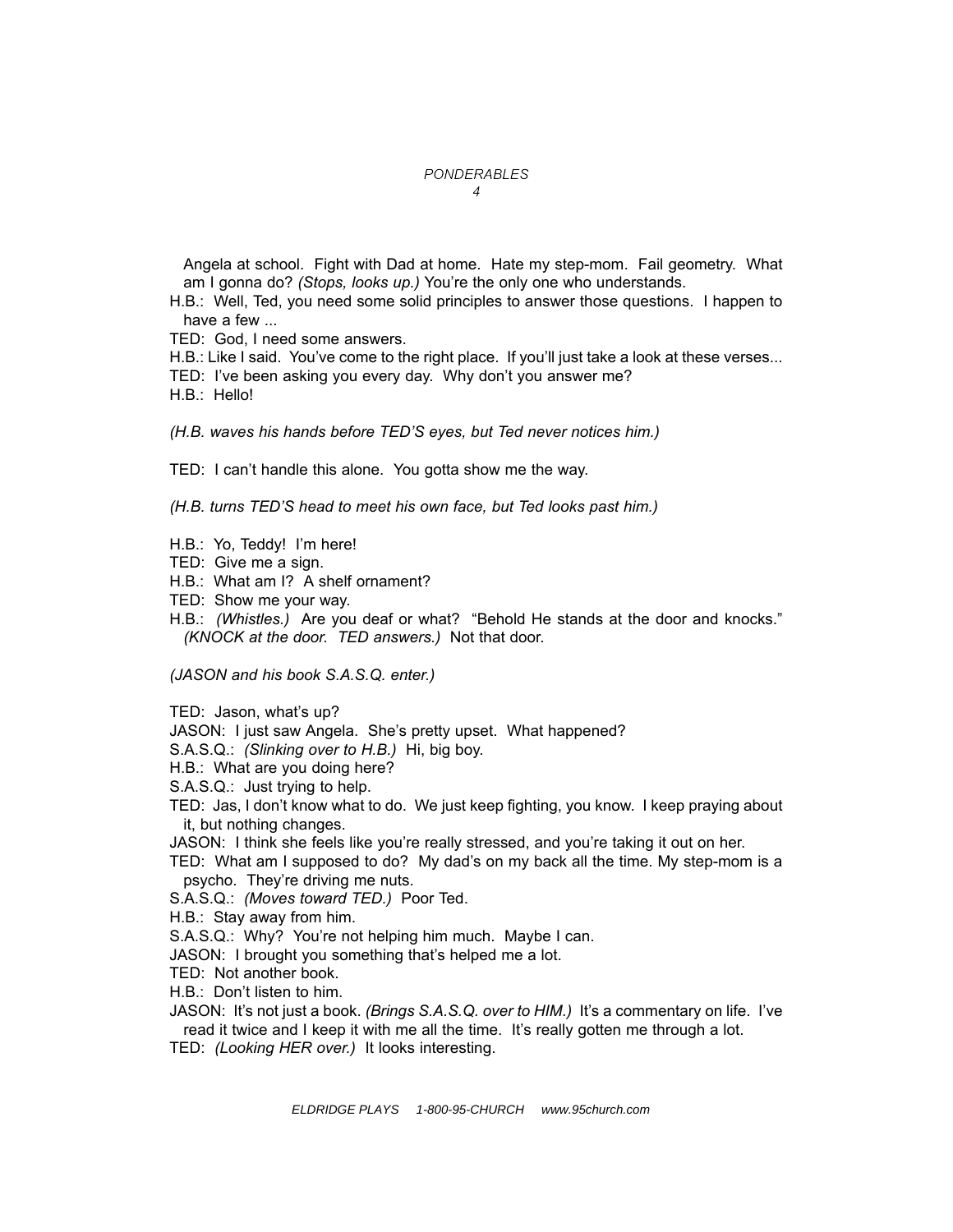- H.B.: Don't judge her by her cover.
- JASON: It's called "Selfish Answers to Selfish Questions."
- H.B.: "A time will come when men will not put up with sound teaching. Instead, to suit their own desires, they will turn to teachers who say what they want to hear. They will turn away from the truth and ..."
- S.A.S.Q.: *(Clamps HER hand over HIS mouth.)* H.B., relax. Your pages are ruffling.
- TED: *(Getting excited about the book)* I canít believe this. I was just praying about this, and then you come in.
- H.B.: Devilish coincidence, Ted.
- TED: God sure works in mysterious ways.
- S.A.S.Q.: *(Smiles at H.B.)* Doesnít He, though?
- TED: I feel better already.
- JASON: Wait till you read this baby.
- H.B.: Don't go by feelings, Ted. It's a roller coaster ride. "Trust in the Lord with all your heart and lean not on your own understanding." "There's a way that seems right to a man, but its way ends in death."
- S.A.S.Q.: *(Massaging H.B.ís shoulders.)* Youíre ruffling again. You know, you and I could make a great team.

H.B.: Stay away! If anyone adds to or takes away from this book, God will bring on him... S.A.S.Q.: Close the book, H.B. Nobody's listening.

*(JASON and TED are at the door.)*

JASON: I gotta run. Call me and let me know what you think. *(Exits.)*

- TED: Sounds good. *(Returns to S.A.S.Q. HE looks her over, flipping through her pages.)*
- H.B.: *(To TED with conviction.)* "All scripture is inspired by God and is useful for teaching, rebuking, correcting and training in righteousness, so that the man of God may be thoroughly equipped for every good work."

*(As HE speaks, the OTHER TWO leave arm in arm. S.A.S.Q. looks back with a smirk.)*

H.B.: Go ahead. Leave. Just remember, Iím the one who stayed. Have a nice day. *(Mutters)* You'll be back. I hope.

#### **THE END**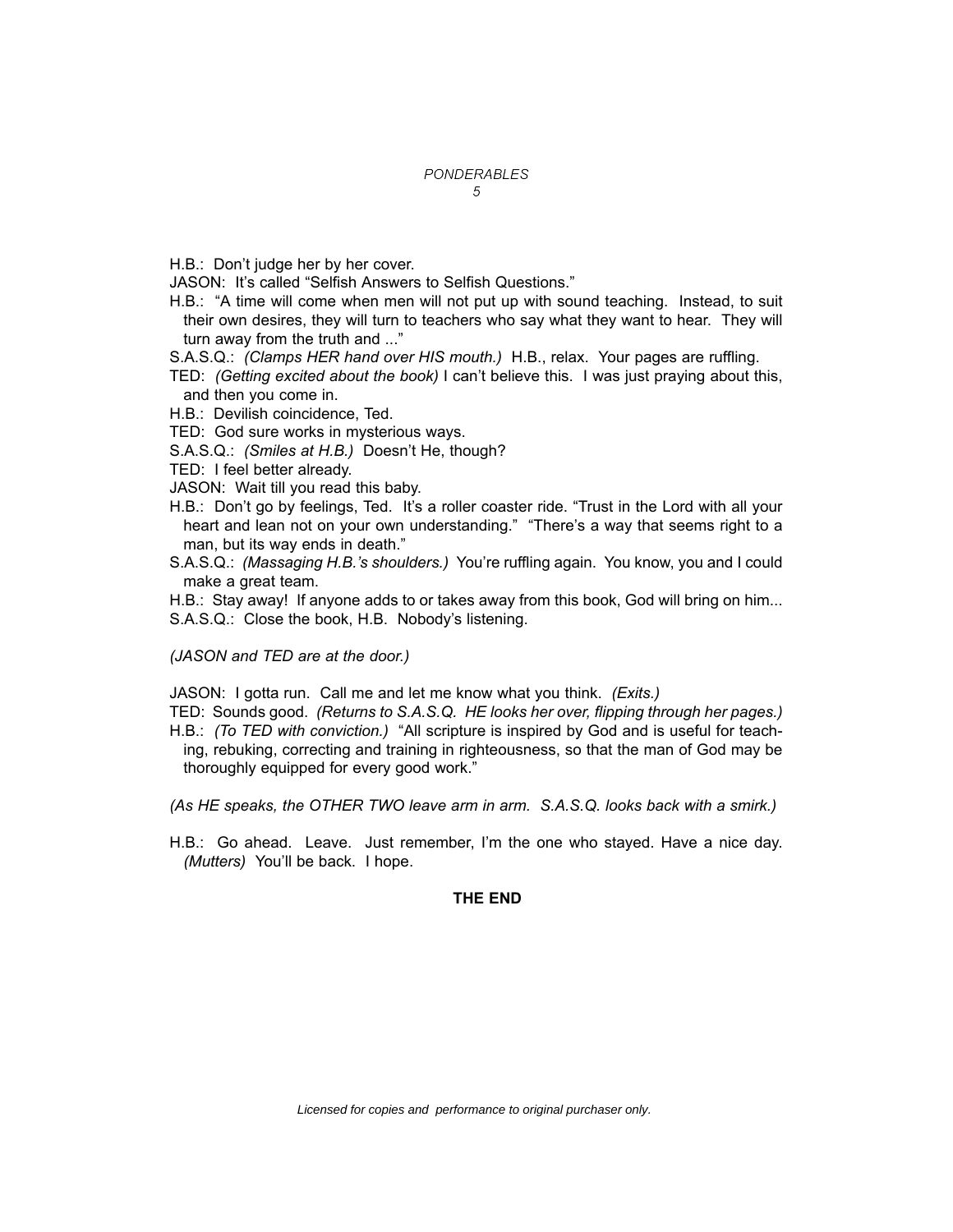#### **NAKED I WILL RETURN**

TOPIC: Surrendering everything to enter God's kingdom. Job 1:21; Luke 9:57-62.

#### **Cast of Characters** *(2 M)*

#### **BOUNCER**

A large man who resembles the bulldog species. **FRED** 

A small man wearing a baseball cap.

**Props:** Trash can containing hats, jewelry, wallets and other personal effects. Fredís cap, wallet, watch, rings, calendar, comb, keys, photos, and jacket. **Setting:** Outside the door to the greatest party ever thrown.

*(AT RISE: BOUNCER stands in front of a doorway CSR with arms crossed in front of a doorway RCS. Thereís a 30-gallon trash can close by. FRED enters from the audience or SL. He approaches the doorway and starts to go through, but BOUNCER steps in front of him. Fred sidesteps in order to go around him, but Bouncer moves with him. Fred glances around, tries an evasive maneuver, but Bouncer will not let him through.)*

FRED: Excuse me, but isn't this the party?

BOUNCER: *(Speaks in a grunt.)* Yeah.

FRED: A friend told me. He said I could just walk in.

BOUNCER: Yeah.

FRED: He said I didn't need a ticket or anything.

BOUNCER: Yeah.

FRED: Iíve got I.D. *(Opens wallet and shows. BOUNCER just stares hard at HIM.)* I heard that anybody can get in. My friend told me. It sounds like the greatest party ever. BOUNCER: Yeah.

FRED: So, I can just go in?

BOUNCER: Yeah.

FRED: Okay. *(Nods and moves cautiously toward door.)* Iím just walking in. *(HE tries to slip around BOUNCER, miming a tight squeeze. Bouncer moves, squeezing him, then pushing him back. FRED crawls between his legs. Bouncer brings his legs together and squeezes him. Fred curls around a leg and looks up, his voice strained.)* Is there a problem?

BOUNCER: Yeah. *(HE releases FRED who stands up, staggering.)*